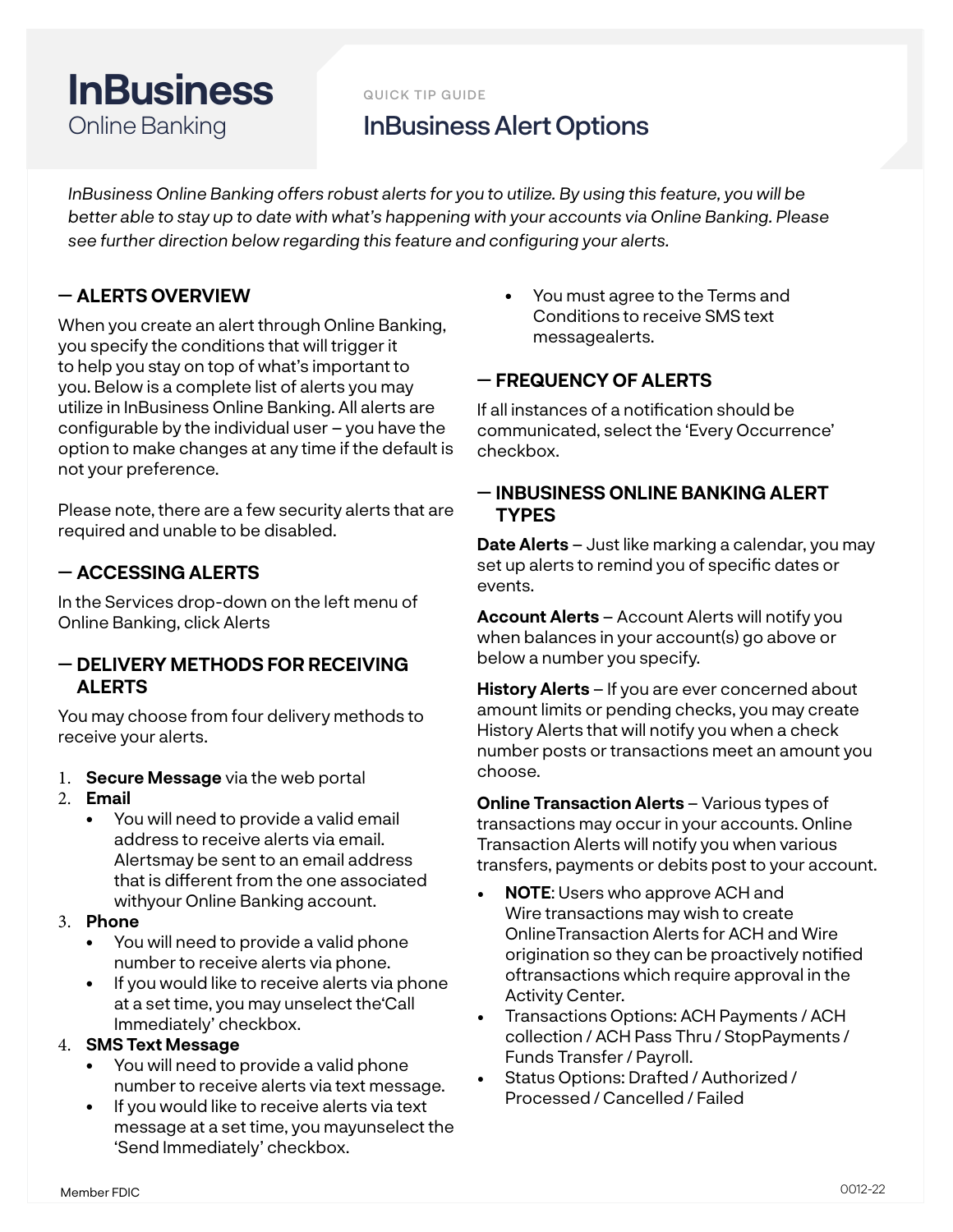#### **Non-Online Transaction Alerts** – Status alerts for your wire transactions, incoming and outgoing posted wire transactions.

- **NOTE**: When selecting status for wire alerts choose 'posted'
- **Status Options**: Posted / Pending
	- **\*** Incoming Domestic Wire
	- **+** Incoming International Wire
	- Outgoing Domestic Wire
	- Outgoing International Wire

## ꟷ **Security Alerts**

**Security Alerts** are implemented in your accounts to notify you immediately when security scenarios occur.

**Security Alerts** that are required for a user to receive, are as follows:

- Alert me when my password is changed
- Alert me when my security alert preferences are changed
- Alert me when my login ID is disabled

#### ꟷ **Optional Security Alerts**

The following alerts have been turned on for users. These alerts are defaulted to on, but each user has the ability to make changes to their alerts and may turn them off if they choose.

Alert me when an invalid password for my login ID is submitted

- Alert me when my login ID is changed
- Alert me when my user profile is updated
- Alert me when my challenge code is changed
- Alert me when secure access code contact information is changed
- Alert me when an address is changed

The following alerts are available to be turned on for users. These alerts are defaulted to off, but each user has the ability to make changes to their alerts and may turn them on if they choose.

- Alert me when a valid password for my login ID is submitted
- Alert me when a valid secure access code is submitted
- Alert me when an invalid secure access code is submitted
- Alert me when a computer/browser is successfully registered
- Alert me when forgot password is attempted for my login ID
- Alert me when the forgot password process is successfully completed
- Alert me when the forgot password process is attempted unsuccessfully
- Alert me when a new user is created
- Alert me when a recipient is added
- Alert me when a valid challenge code is presented
- Alert me when an invalid challenge code is presented
- Alert me when an external transfer is authorized
- Alert me when a micro deposit was created
- Alert me when a payment template is modified
- Alert me when a recipient is modified
- Alert me when a payment template is created
- Alert me when an outgoing ACH transaction is created
- Alert me when an international wire transfer is created
- Alert me when a wire transfer is created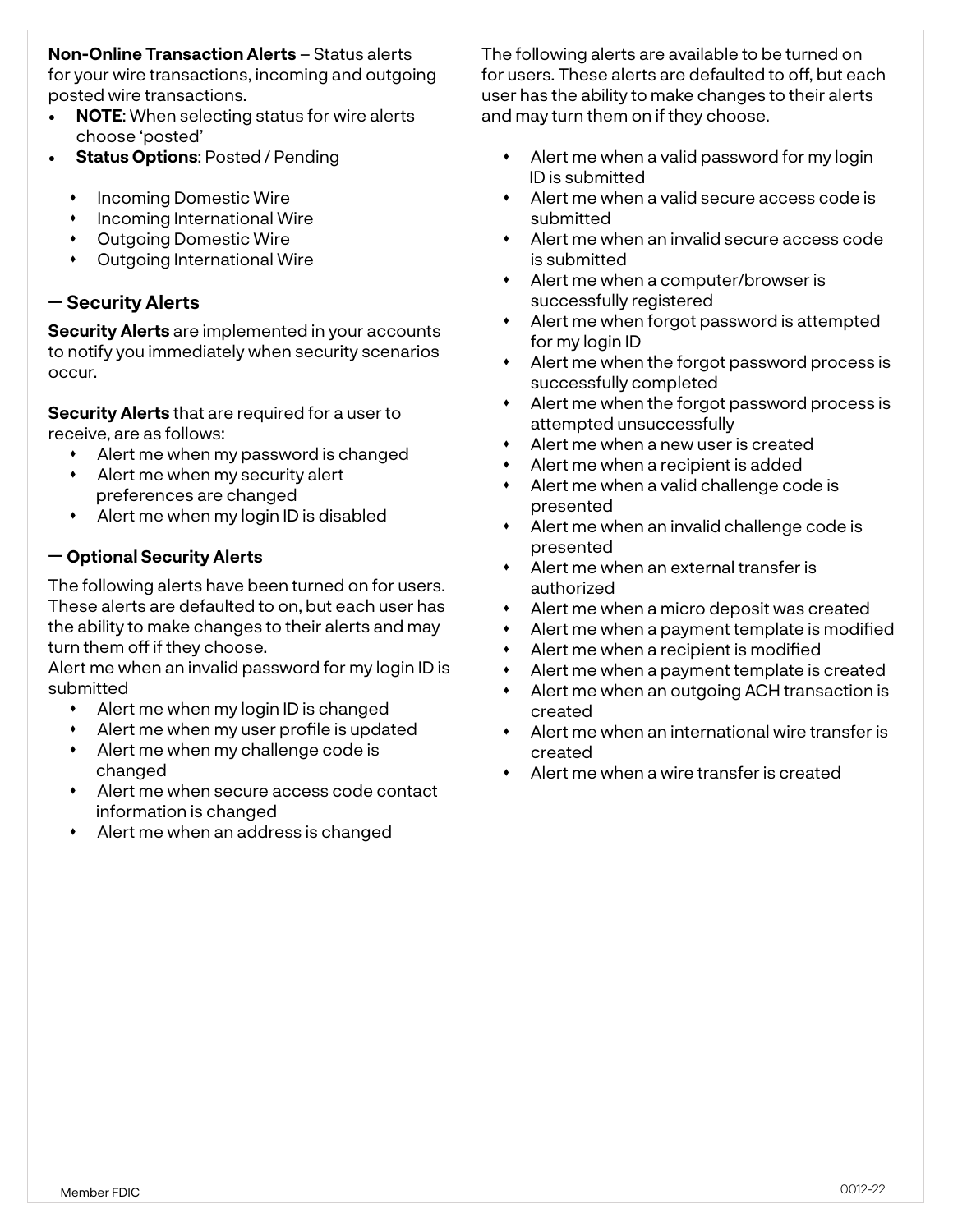## ꟷ **ALERTS OVERVIEW**

Having peace of mind is critical when it comes to your Online Banking experience. When you create an alert through Online Banking, you specify the conditions that trigger that alert, so you stay on top of what's important to you.

| Alerts                           |                                                                                                                                                     | + New Alert                                                                                                                       |  |
|----------------------------------|-----------------------------------------------------------------------------------------------------------------------------------------------------|-----------------------------------------------------------------------------------------------------------------------------------|--|
|                                  |                                                                                                                                                     | <b>Account Alert</b><br><b>History Alert</b><br>Non-Online<br><b>Transaction Alert</b><br>Online Transaction<br>Alert<br>Reminder |  |
| <b>ACCOUNT ALERTS (1)</b>        |                                                                                                                                                     |                                                                                                                                   |  |
| Edit                             | When my Available Balance is less than \$200.00, send me a SMS text message (xxxxxxxxxx).                                                           |                                                                                                                                   |  |
|                                  | In the Services tab, click Alerts.                                                                                                                  |                                                                                                                                   |  |
| $\circled{1}$<br>reminder alert. | The "New Alert" drop-down lets you create an account, history, online transaction or                                                                |                                                                                                                                   |  |
|                                  | The $\triangle$ icon allows you to collapse or expand alert details for each category.                                                              |                                                                                                                                   |  |
| (3)                              | Toggling the switch turns an alert on or off without deleting it.                                                                                   |                                                                                                                                   |  |
| $\left( 4\right)$                | The "Edit" link lets you make changes to existing alerts.                                                                                           |                                                                                                                                   |  |
|                                  | Note: All alerts are automatically sent through secure messages, but<br>you can also chose to receive them by text message, voice call or<br>email. |                                                                                                                                   |  |